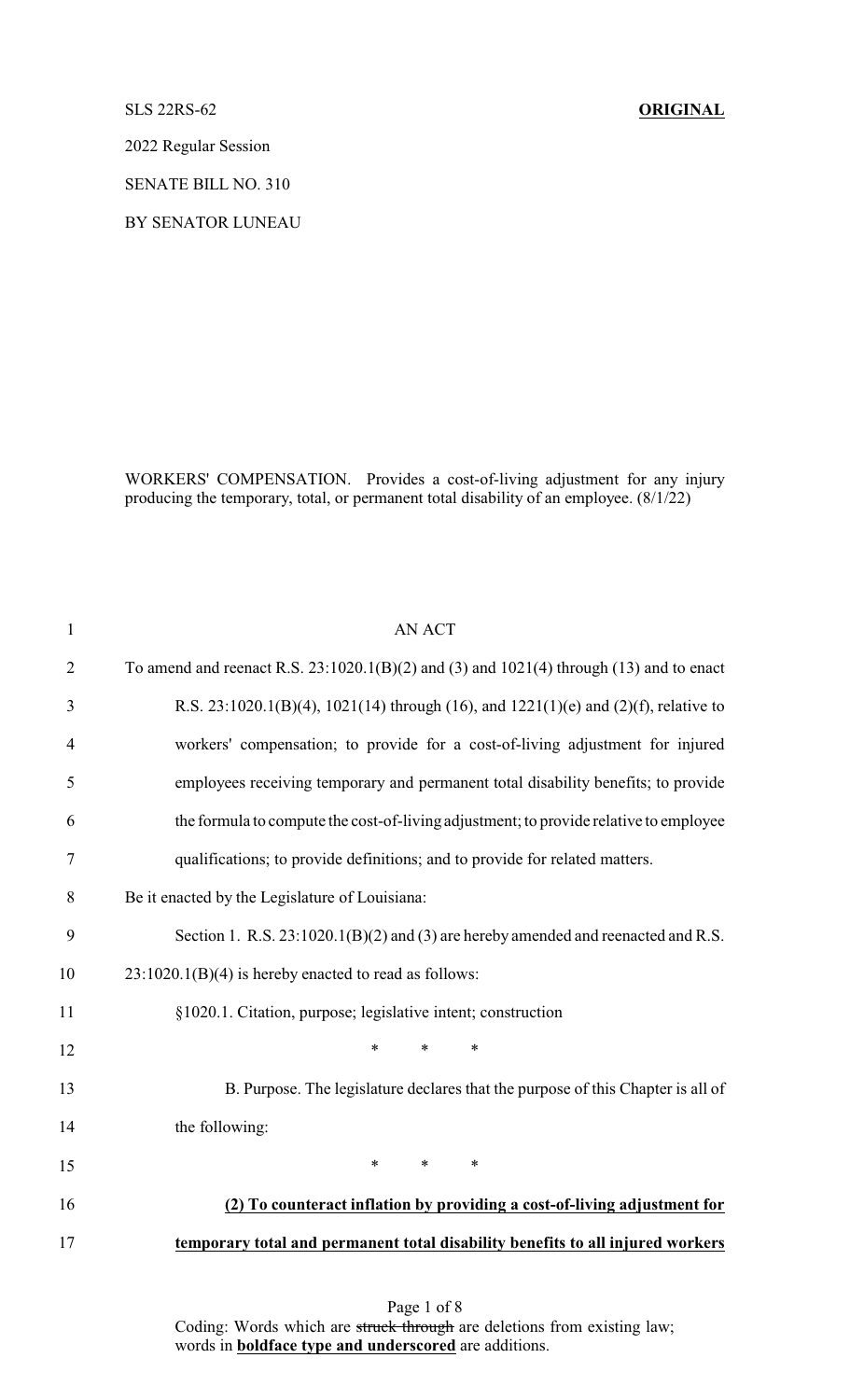| $\mathbf{1}$   | who suffer an injury or disease arising out of and in the course and scope of                        |
|----------------|------------------------------------------------------------------------------------------------------|
| $\overline{2}$ | their employment as is provided in this Chapter.                                                     |
| 3              | $\left(\frac{2}{3}\right)$ To pay the medical expenses that are due to all injured workers           |
| 4              | pursuant to this Chapter.                                                                            |
| 5              | $\left(\frac{3}{4}\right)$ To return such workers who have received benefits pursuant to this        |
| 6              | Chapter to the work force.                                                                           |
| $\tau$         | $\ast$<br>$\ast$<br>∗                                                                                |
| 8              | Section 2. R.S. 23:1021(4) through (13) are hereby amended and reenacted and R.S.                    |
| 9              | $23:1021(14)$ through (16) are hereby enacted to read as follows:                                    |
| 10             | §1021. Terms defined                                                                                 |
| 11             | $\ast$<br>$\ast$<br>$\ast$                                                                           |
| 12             | (4) "The Consumer Price Index" (CPI) is a measure of the average                                     |
| 13             | change over time in the prices paid by urban consumers for a market basket of                        |
| 14             | consumer goods and services.                                                                         |
| 15             | (5) "Cost-of-living adjustment" (COLA) means an adjustment made to                                   |
| 16             | disability benefits to counteract the effects of inflation in the economy.                           |
| 17             | $(4)(6)$ "Dependent" means the person or persons to whom, under the                                  |
| 18             | provisions of Part II of this Chapter, compensation shall be paid upon the death of                  |
| 19             | the injured employee.                                                                                |
| 20             | $\frac{5}{(2)}$ "Assistant secretary" means the assistant secretary of the office of                 |
| 21             | workers' compensation administration.                                                                |
| 22             | $\left(\frac{6}{8}\right)$ "Health care provider" means a hospital, a person, corporation, facility, |
| 23             | or institution licensed by the state to provide health care or professional services as              |
| 24             | a physician, hospital, dentist, registered or licensed practical nurse, pharmacist,                  |
| 25             | optometrist, podiatrist, chiropractor, physical therapist, occupational therapist,                   |
| 26             | psychologist, graduate social worker or licensed clinical social worker, psychiatrist,               |
| 27             | or licensed professional counselor, and any officer, employee, or agent thereby                      |
| 28             | acting in the course and scope of his employment.                                                    |
| 29             | $\left(\frac{7}{9}\right)$ "Independent contractor" means any person who renders service, other      |

Page 2 of 8 Coding: Words which are struck through are deletions from existing law; words in **boldface type and underscored** are additions.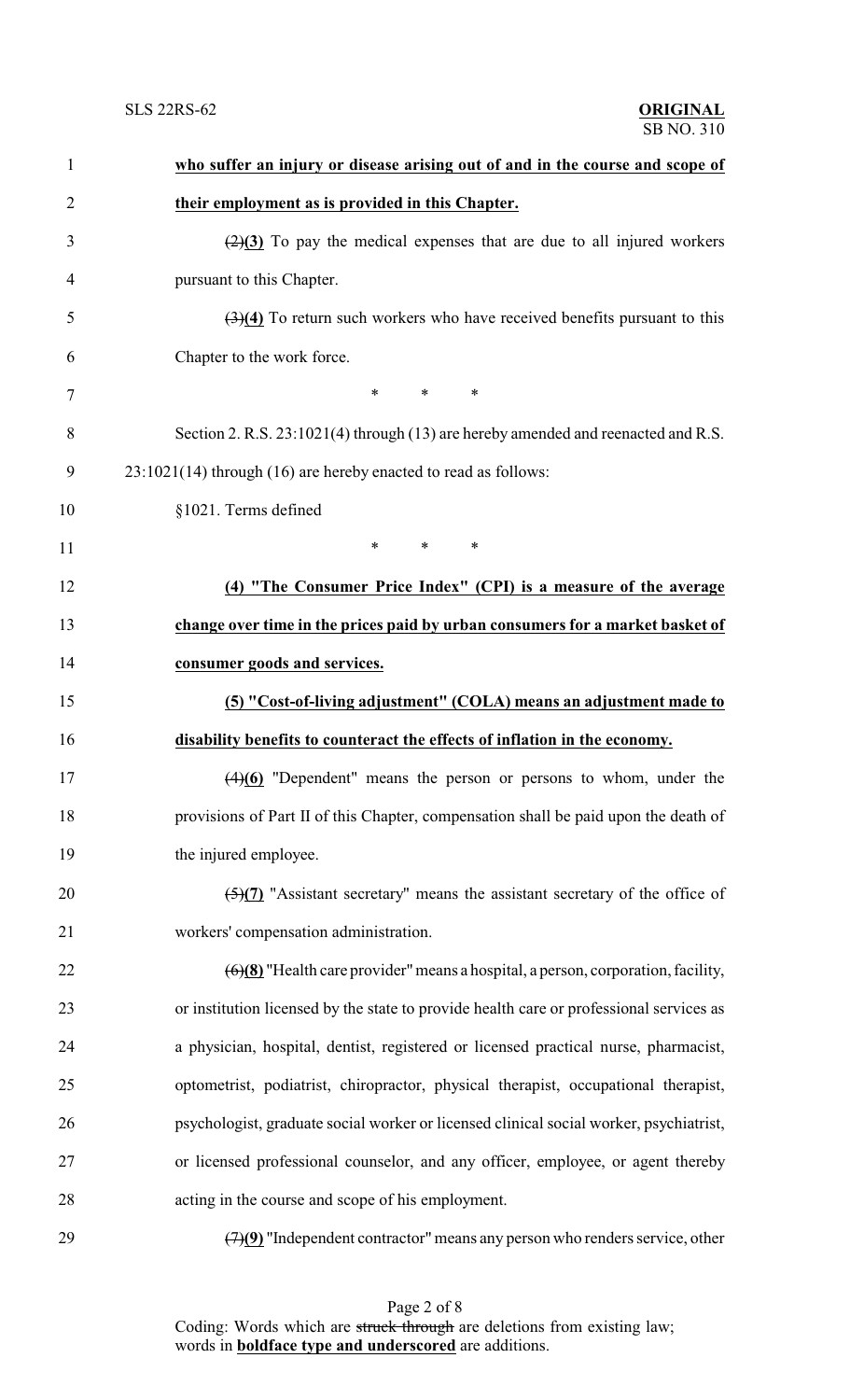than manual labor, for a specified recompense for a specified result either as a unit or as a whole, under the control of his principal as to results of his work only, and not as to the means by which such result is accomplished, and are expressly excluded from the provisions of this Chapter unless a substantial part of the work time of an independent contractor is spent in manual labor by him in carrying out the terms of the contract, in which case the independent contractor is expressly covered by the provisions of this Chapter. The operation of a truck tractor or truck tractor trailer, including fueling, driving, connecting and disconnecting electrical lines and air hoses, hooking and unhooking trailers, and vehicle inspections are not manual labor within the meaning of this Chapter. **(10) "Inflation" means the decline of purchasing power of a given currency over time.** (8)**(11)**(a) "Injury" and "personal injuries" include only injuries by violence to the physical structure of the body and such disease or infections as naturally result therefrom. These terms shall in no case be construed to include any other form of disease or derangement, however caused or contracted. (b) Mental injury caused by mental stress. Mental injury or illness resulting from work-related stress shall not be considered a personal injury by accident arising out of and in the course of employment and is not compensable pursuant to this Chapter, unless the mental injury was the result of a sudden, unexpected, and

 extraordinary stress related to the employment and is demonstrated by clear and convincing evidence.

 (c) Mental injury caused by physical injury. A mental injury or illness caused 24 by a physical injury to the employee's body shall not be considered a personal injury by accident arising out of and in the course of employment and is not compensable pursuant to this Chapter unless it is demonstrated by clear and convincing evidence.

 (d) No mental injury or illness shall be compensable under either Subparagraph (b) or (c) unless the mental injury or illness is diagnosed by a licensed psychiatrist or psychologist and the diagnosis of the condition meets the criteria as

Page 3 of 8 Coding: Words which are struck through are deletions from existing law; words in **boldface type and underscored** are additions.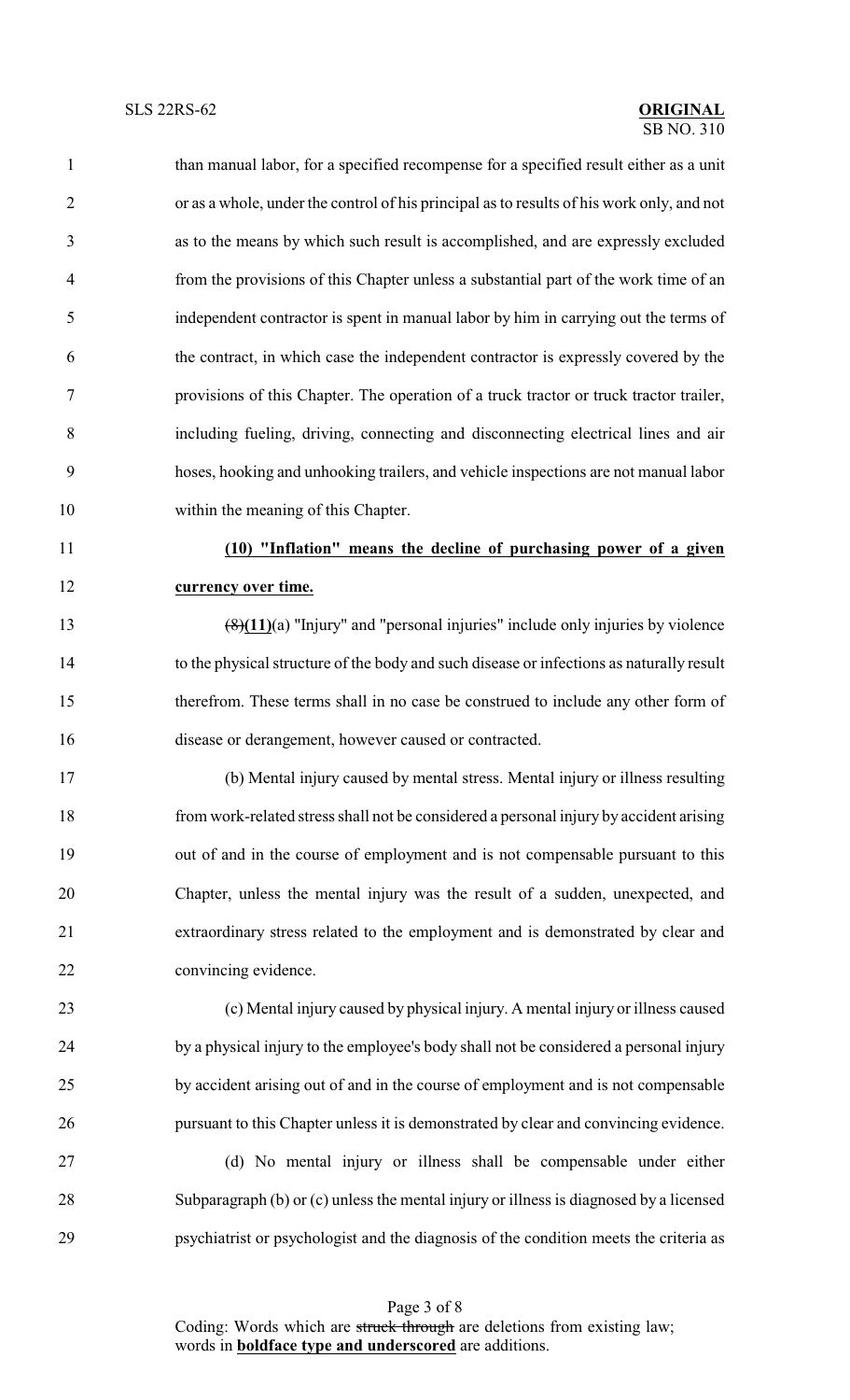| $\mathbf{1}$   | established in the most current issue of the Diagnostic and Statistical Manual of       |
|----------------|-----------------------------------------------------------------------------------------|
| $\overline{2}$ | Mental Disorders presented by the American Psychiatric Association.                     |
| 3              | (e) Heart-related or perivascular injuries. A heart-related or perivascular             |
| $\overline{4}$ | injury, illness, or death shall not be considered a personal injury by accident arising |
| 5              | out of and in the course of employment and is not compensable pursuant to this          |
| 6              | Chapter unless it is demonstrated by clear and convincing evidence that:                |
| $\tau$         | (i) The physical work stress was extraordinary and unusual in comparison to             |
| 8              | the stress or exertion experienced by the average employee in that occupation, and      |
| 9              | (ii) The physical work stress or exertion, and not some other source of stress          |
| 10             | or preexisting condition, was the predominant and major cause of the heart-related      |
| 11             | or perivascular injury, illness, or death.                                              |
| 12             | $(9)(12)$ "Office" means the office of workers' compensation administration             |
| 13             | established pursuant to R.S. 23:1291.                                                   |
| 14             | $(10)(13)$ "Owner operator" means a person who provides trucking                        |
| 15             | transportation services under written contract to a common carrier, contract carrier,   |
| 16             | or exempt haulers which transportation services include the lease of equipment or       |
| 17             | a driver to the common carrier, contract carrier, or exempt hauler. An owner            |
| 18             | operator, and the drivers provided by an owner operator, are not employees of any       |
| 19             | such common carrier or exempt hauler for the purposes of this Chapter if the owner      |
| 20             | operator has entered into a written agreement with the carrier or hauler that           |
| 21             | evidences a relationship in which the owner operator identifies itself as an            |
| 22             | independent contractor. For purposes of this Chapter, owner operator does not           |
| 23             | include an individual driver who purchases his equipment from the carrier or hauler,    |
| 24             | and then directly leases the equipment back to the carrier or hauler with the           |
| 25             | purchasing driver.                                                                      |
| 26             | $(11)(14)$ "Part-time employee" means an employee who as a condition of his             |
| 27             | hiring knowingly accepts employment that (a) customarily provides for less than         |
| 28             | forty hours per work week, and (b) that is classified by the employer as a part-time    |

position.

Page 4 of 8 Coding: Words which are struck through are deletions from existing law; words in **boldface type and underscored** are additions.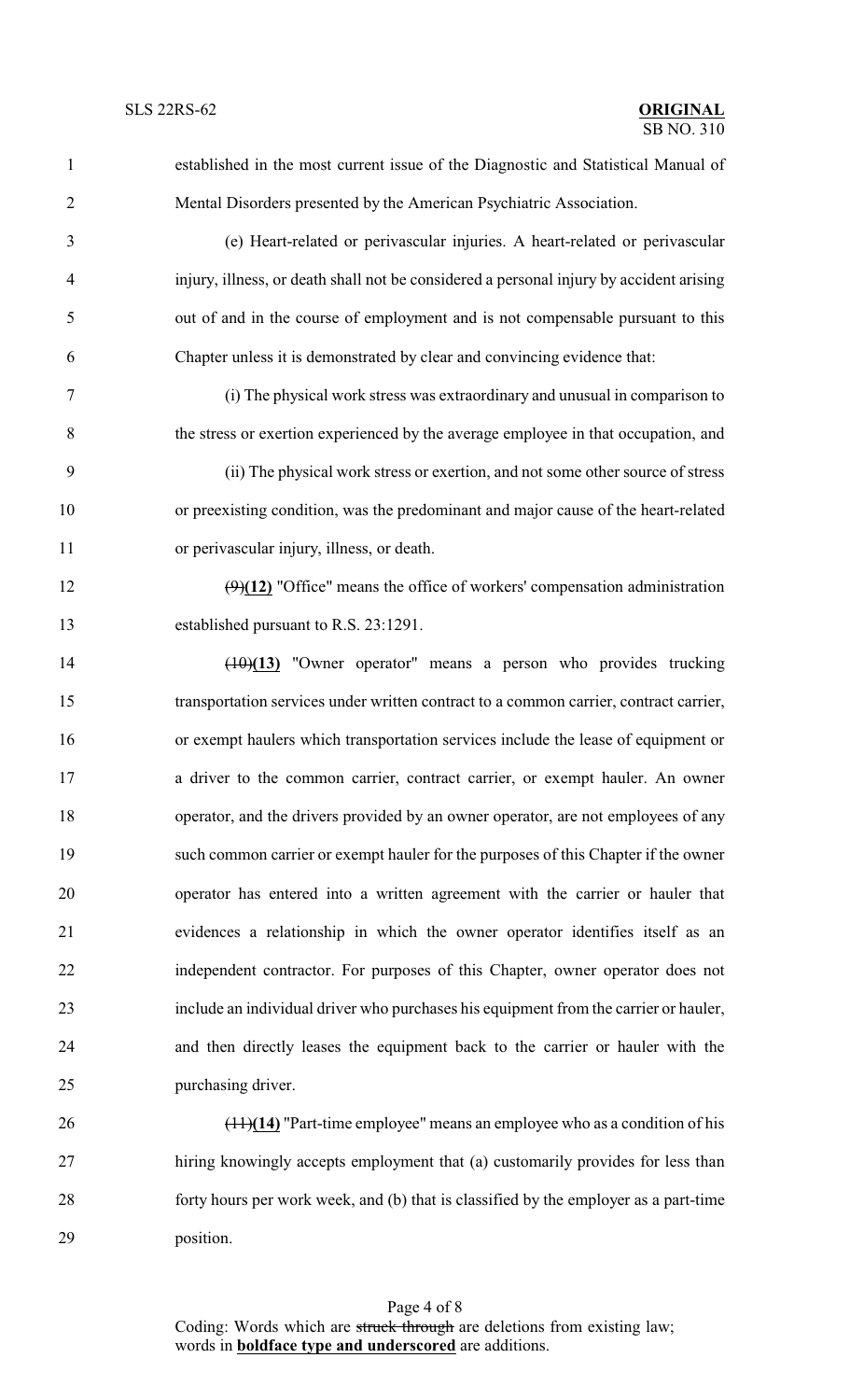| $\mathbf{1}$   | $\frac{(12)(15)}{2}$ "Payor" means the entity responsible, whether by law or contract, |
|----------------|----------------------------------------------------------------------------------------|
| $\overline{2}$ | for the payment of benefits incurred by a claimant as a result of a work related       |
| 3              | injury.                                                                                |
| 4              | $(13)(16)$ "Wages" means average weekly wage at the time of the accident.              |
| 5              | The average weekly wage shall be determined as follows:                                |
| 6              | $\ast$<br>$\ast$<br>$\ast$                                                             |
| $\tau$         | Section 3. R.S. $23:1221(1)(e)$ and $(2)(f)$ are hereby enacted to read as follows:    |
| 8              | §1221. Temporary total disability; permanent total disability; adjusted total          |
| 9              | disability benefits; supplemental earnings benefits; permanent                         |
| 10             | partial disability; schedule of payments                                               |
| 11             | Compensation shall be paid under this Chapter in accordance with the                   |
| 12             | following schedule of payments:                                                        |
| 13             | $\ast$<br>$\ast$<br>$\ast$<br>(1)                                                      |
| 14             | (e)(i) For purposes of Subparagraph (a) of this Paragraph, any                         |
| 15             | compensable injury producing temporary total disability of an employee to              |
| 16             | engage in any self-employment or occupation for wages, whether or not the              |
| 17             | same or a similar occupation as that in which the employee was customarily             |
| 18             | engaged when injured, and whether or not an occupation for which the                   |
| 19             | employee at the time of injury was particularly fitted by reason of education,         |
| 20             | training, or experience, occurring on or after August 1, 2022, for which               |
| 21             | temporary total disability continues, except those injuries for which the              |
| 22             | employee is entitled to benefits under the federal Social Security Act, as             |
| 23             | amended, the injured employee shall be entitled to an adjustment in the weekly         |
| 24             | compensation rate effective August 1, 2022, based upon the following formula:          |
| 25             | (ii) Determine the percentage of the injured employee's average weekly                 |
| 26             | wage at the time of the injury to the state's average weekly wage as established       |
| 27             | by the Louisiana Workforce Commission - Office of Workers' Compensation                |
| 28             | Administration for the same corresponding year. This amount shall be                   |
| 29             | computed to the nearest multiple of one dollar. In no event shall the percentage       |

Page 5 of 8 Coding: Words which are struck through are deletions from existing law; words in **boldface type and underscored** are additions.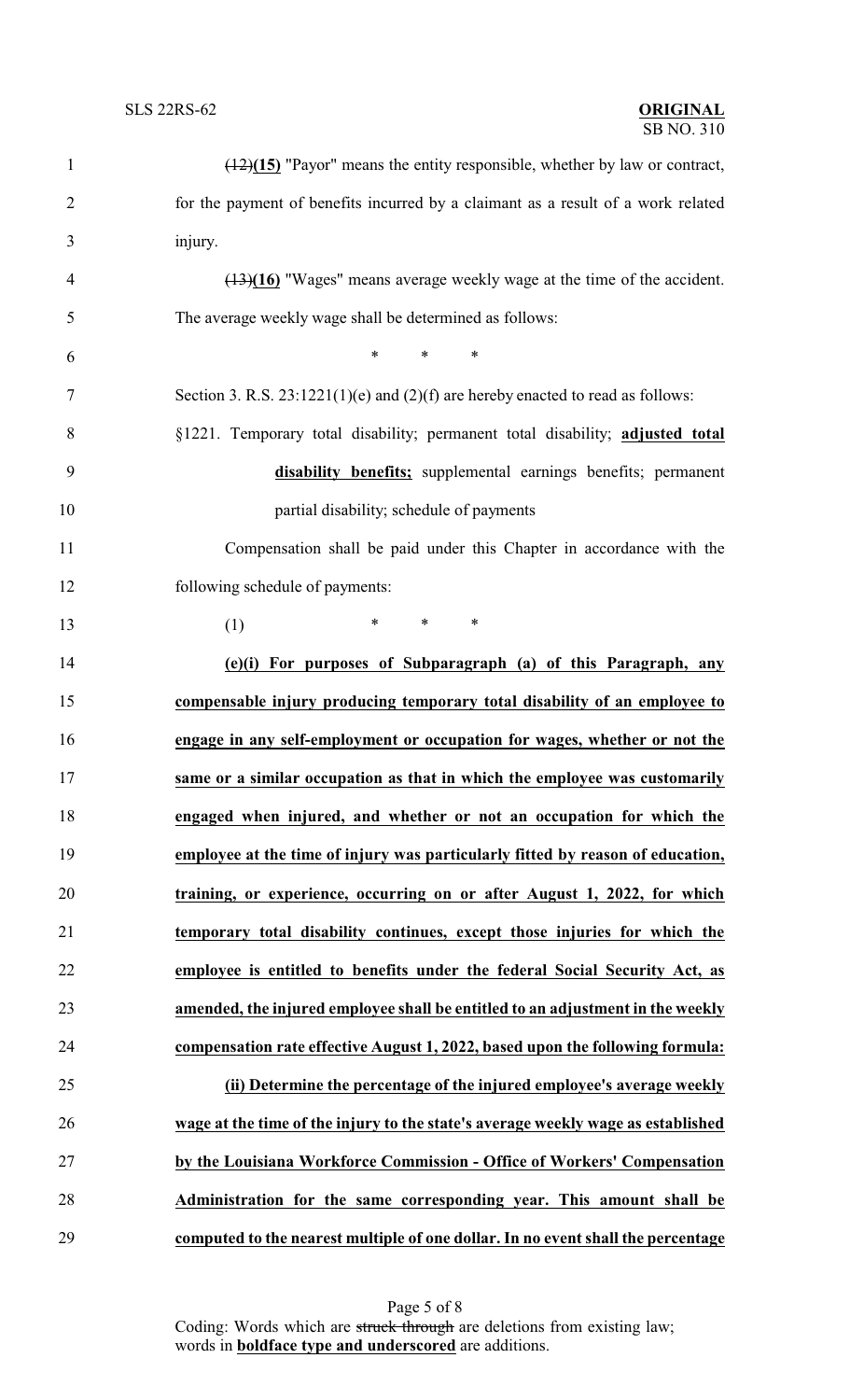| $\mathbf{1}$   | exceed sixty-six and two-thirds percent of the state's average weekly wage.       |
|----------------|-----------------------------------------------------------------------------------|
| $\overline{2}$ | (iii) Determine the adjusted average weekly wage of the injured                   |
| 3              | employee by applying the percentage determined in Item (ii) of this               |
| $\overline{4}$ | Subparagraph against the state's current average weekly wage which is             |
| 5              | established annually on August first of each year as of the quarter ending on the |
| 6              | immediately preceding March thirty-first of each year for the previous calendar   |
| 7              | year.                                                                             |
| 8              | (iv) Determine the revised weekly rate of compensation by applying the            |
| 9              | adjusted average weekly wage to the current schedule of benefits under            |
| 10             | Subparagraph (a) of this Paragraph.                                               |
| 11             | (v) The injured employee shall be entitled to an adjustment in the weekly         |
| 12             | compensation rate at one year intervals on August first in each year with the     |
| 13             | initial review occurring on or after the third anniversary of the injury.         |
| 14             | (vi) Every insurance carrier or self-insured employer shall be required           |
| 15             | to report each compensable injury case to the secretary of the Louisiana          |
| 16             | Workforce Commission if temporary total disability payments continue or are       |
| 17             | expected to continue for six months from the date of injury.                      |
| 18             | (vii) Adjustments in weekly benefit rates shall only apply to those               |
| 19             | injuries deemed to result in temporary total or permanent total disability for    |
| 20             | the injured employee and shall not be retroactive from the anniversary date of    |
| 21             | such review, unless an employee entitled to such adjustment did not receive the   |
| 22             | amount due because of a mistake, misfortune, or lack of knowledge.                |
| 23             | (2) Permanent Total.                                                              |
| 24             | $*$ $*$<br>$\ast$<br>∗                                                            |
| 25             | (f) For purposes of Subparagraph (a) of this Paragraph, any                       |
| 26             | compensable injury producing permanent total disability of an employee to         |
| 27             | engage in any self-employment or occupation for wages, whether or not the         |
| 28             | same or a similar occupation as that in which the employee was customarily        |
| 29             | engaged when injured, and whether or not an occupation for which the              |
|                |                                                                                   |

Page 6 of 8 Coding: Words which are struck through are deletions from existing law; words in **boldface type and underscored** are additions.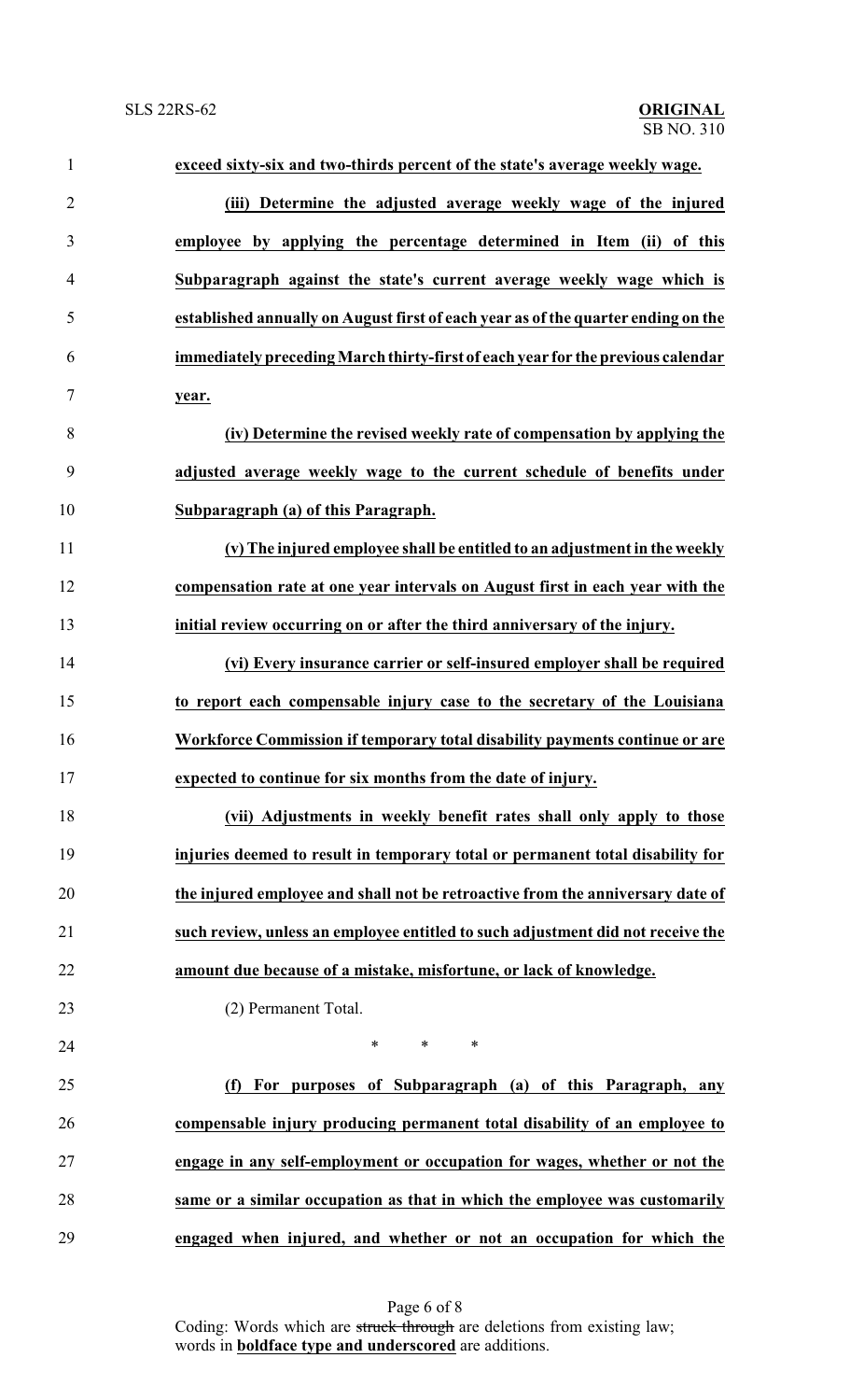**employee at the time of injury was particularly fitted by reason of education, training, or experience, occurring on or after August 1, 2022, for which permanent total disability continues, except those injuries for which the employee is entitled to benefits under the federal Social Security Act, as amended, the injured employee shall be entitled to an adjustment in the weekly compensation rate effective August 1, 2022, based upon the following formula: (i) Determine the percentage of the injured employee's average weekly wage at the time of the injury to the state's average weekly wage as established by the Louisiana Workforce Commission - Office of Workers' Compensation Administration for the same corresponding year. This amount shall be computed to the nearest multiple of one dollar. In no event shall the percentage exceed sixty-six and two-thirds percent of the state's average weekly wage. (ii) Determine the adjusted average weekly wage ofthe injured employee by applying the percentage determined in Item (i) of this Subparagraph against the state's current average weekly wage which is established annually on August first of each year as of the quarter ending on the immediately preceding March thirty-first of each year for the previous calendar year. (iii) Determine the revised weekly rate of compensation by applying the adjusted average weekly wage to the current schedule of benefits under Subparagraph (a) of this Paragraph. (iv) The injured employee shall be entitled to an adjustment in the weekly compensation rate at one year intervals on August first in each year with the initial review occurring on or after the third anniversary of the injury. (v) Every insurance carrier or self-insured employer shall be required to report each compensable injury case to the secretary of the Louisiana Workforce Commission if permanent total disability payments continue or are expected to continue for six months from the date of injury. (vi) Adjustments in weekly benefit rates shall only apply to those injuries deemed to result in temporary total or permanent total disability for the injured**

> Page 7 of 8 Coding: Words which are struck through are deletions from existing law; words in **boldface type and underscored** are additions.